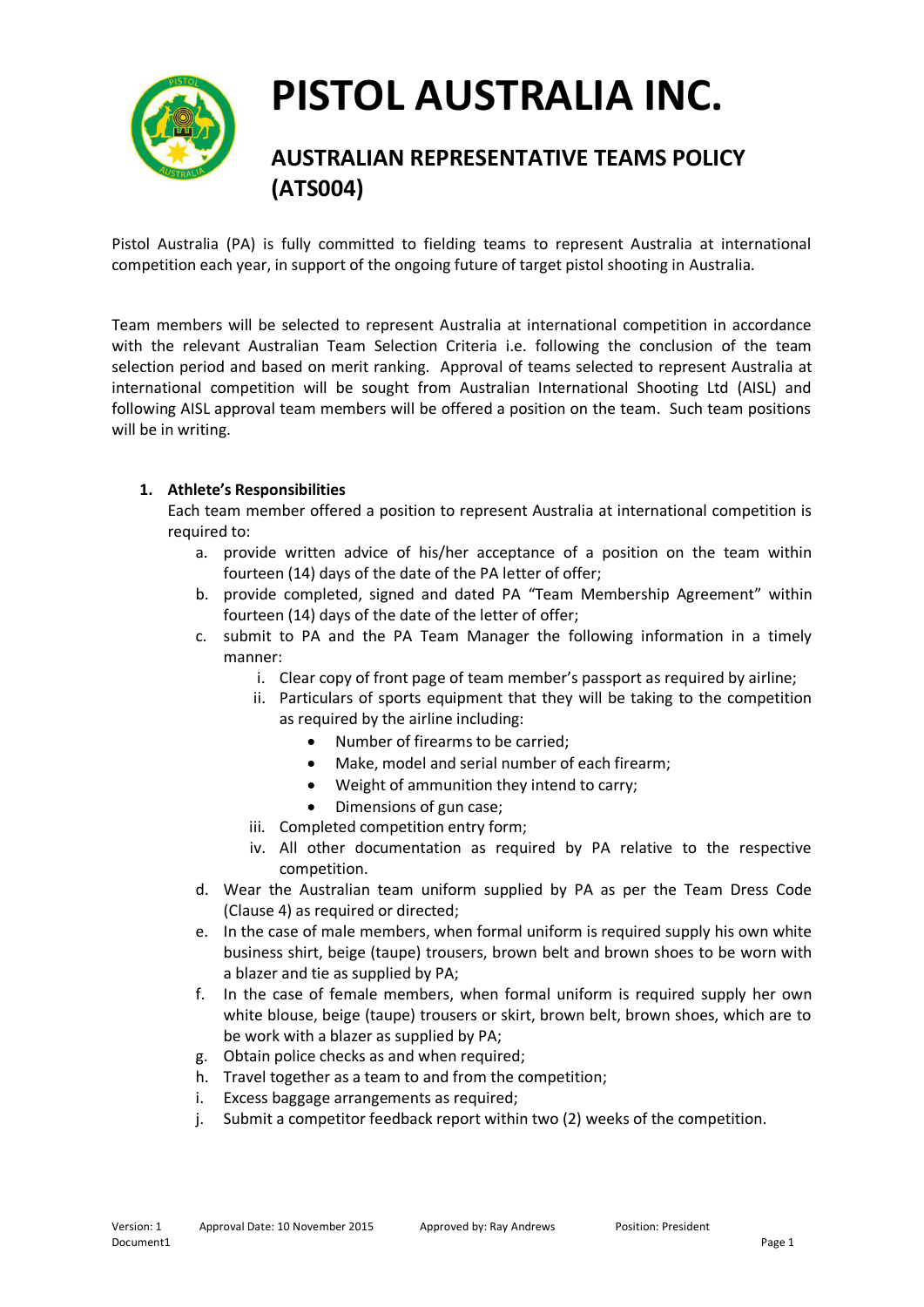

## **AUSTRALIAN REPRESENTATIVE TEAMS POLICY (ATS004)**

### 2. **Team Manager's Responsibilities**

The appointed Team Manager will assist the team prior to and during the competition by:

- a. Attending to all firearms import and export permits as required by the Australian Customs Service, the Department of Defence, relevant State / Territory Firearms Registry and that of relevant authorities of the respective overseas destinations(s);
- b. Liaise with PA in regard to all travel arrangements;
- c. Ensure the baggage of athletes is kept within an allowable limit, unless in the case an athlete is representing in more than one team there will be a necessity of additional baggage.
- d. Determine the most appropriate method of transporting trophies (within existing baggage weight limits or extra bags).

### **3. PA Responsibilities**

PA will make all arrangements including:

- a. Airfares to and from the respective overseas competition destination arriving three (3) clear days (travel free) before the first practice day of competition and the day of return to be determined by PA Management in consultation with the Team Manager;
- b. Using Qantas and their World-wide partners as the preferred airline where available and practicable. If Qantas does not supply service to the location the next most appropriate airline is to be sourced.
- c. Ground transport, which includes a minivan type hire car for the team's use;
- d. Accommodation booked on the basis of two (2) team members per room for the required nights. (Athletes are at liberty to make their own arrangements to change to single only accommodation and cover any additional costs involved);
- e. Insurance covering the dates as per travel arrangements made by PA;
- f. Supply of team uniforms (excluding items in Clause 1d);
- g. Fund costs as follows:
	- i. Economy class airfares;
	- ii. Police checks;
	- iii. Transit permits;
	- iv. Competition entry fees;
	- v. Presentation dinner charges;
	- vi. Ground transport;
	- vii. Accommodation (except single room supplement as per Clause 3d);
	- viii. Insurance;
	- *ix.* Uniforms as per the Team Dress Code (excluding items to be supplied by the Team Member/Manager as).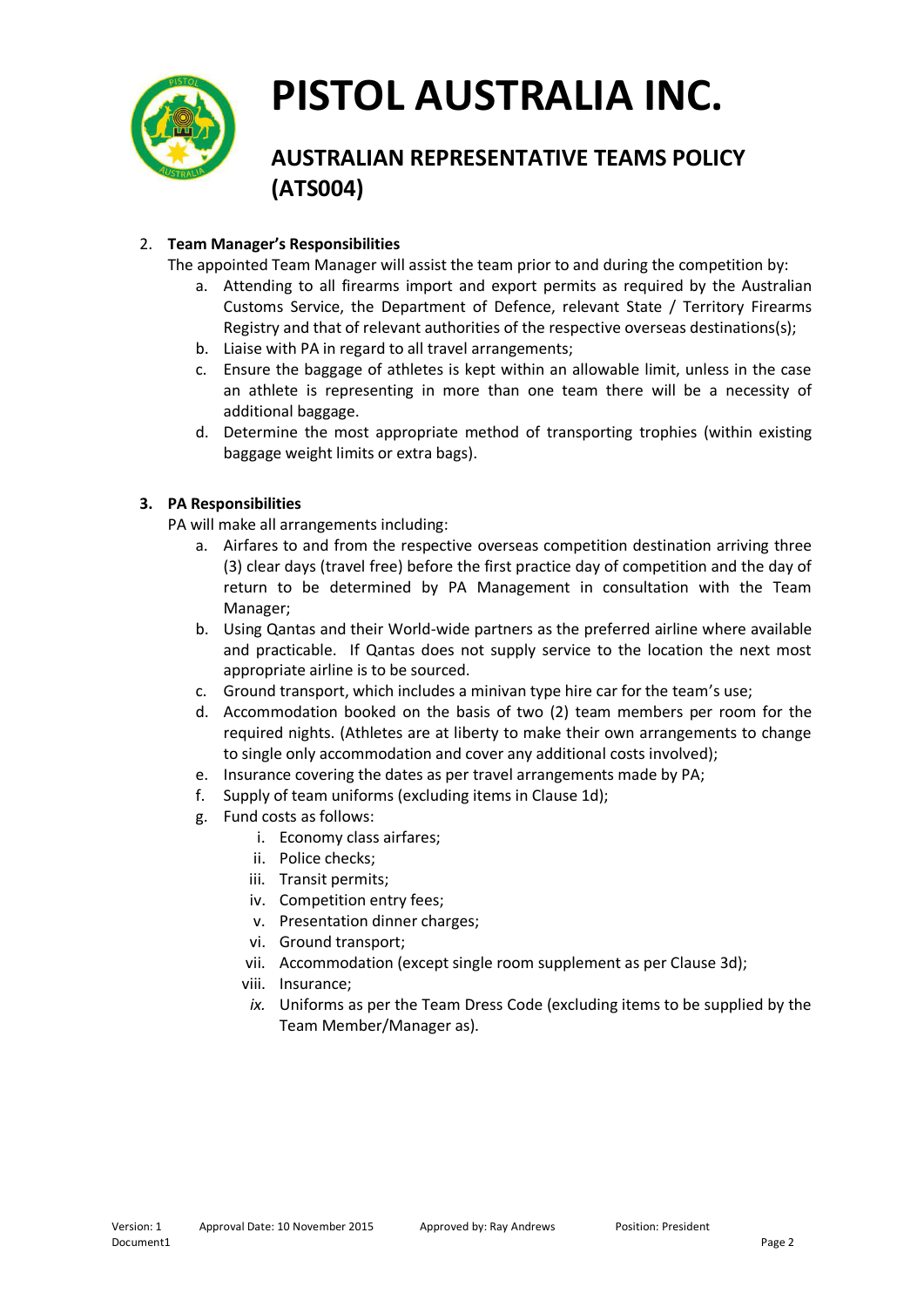

## **AUSTRALIAN REPRESENTATIVE TEAMS POLICY (ATS004)**

*x.* The difference in excess baggage fees between the airlines' checked baggage allowance up to a total checked baggage weight of 46kgs.

In the case where excess baggage fees are determined by the number of bags, PA will cover the cost of additional bags to the maximum total checked baggage weight of up to 46kgs.

All the above applies to excess weights for checked baggage only, but in situations where the weight for carry-on luggage is aggregated with checked baggage weight, Pistol Australia will only pay up to a total of 46kgs. All excess baggage weights exceeding 46kgs including carry-on luggage shall be at the competitor's expense and the competitor's responsibility.

Pistol Australia recognises the additional excess baggage requirements and will reimburse the excess baggage fee for the following if applicable:

- The return transport of trophies, and
- The additional weight of extra firearms required where a competitor is representing Pistol Australia in more than one team.

PA reimbursement of excess baggage fees will apply to all Australian domestic, international domestic and international flights on submission of a PA Expense Claim Form, the respective airline's **original receipts** and, in cases where excess baggage fees in foreign currencies are paid by credit card, the team members credit card statement showing the team member's name and the final Australian dollar amount charged.

Where the excess baggage weight is attributable to trophies the competitor must nominate the weight of each trophy and provide photos of those trophies.

The Team Manager will determine the most appropriate method of transporting trophies (within existing baggage weight limits or extra bags).

Excess baggage weights may be defined as either additional weight above the airline's allowance or an additional piece of luggage depending on the airline's policy.

*NB: PA will not accommodate, in its arrangements made for team member and/or team managers, any family and/or friends of team members and/or team managers who choose to travel at the same time as the team.* 

### **4. Team Dress Code**

- a. Sports uniform supplied upon initial selection into PA Team:
	- i. Track suit (jacket & pants)
	- ii. Polo Shirts x 2
	- iii. Cap.
- b. Sports uniform supplied upon subsequent Team selection:
	- i. Polo shirt x 1